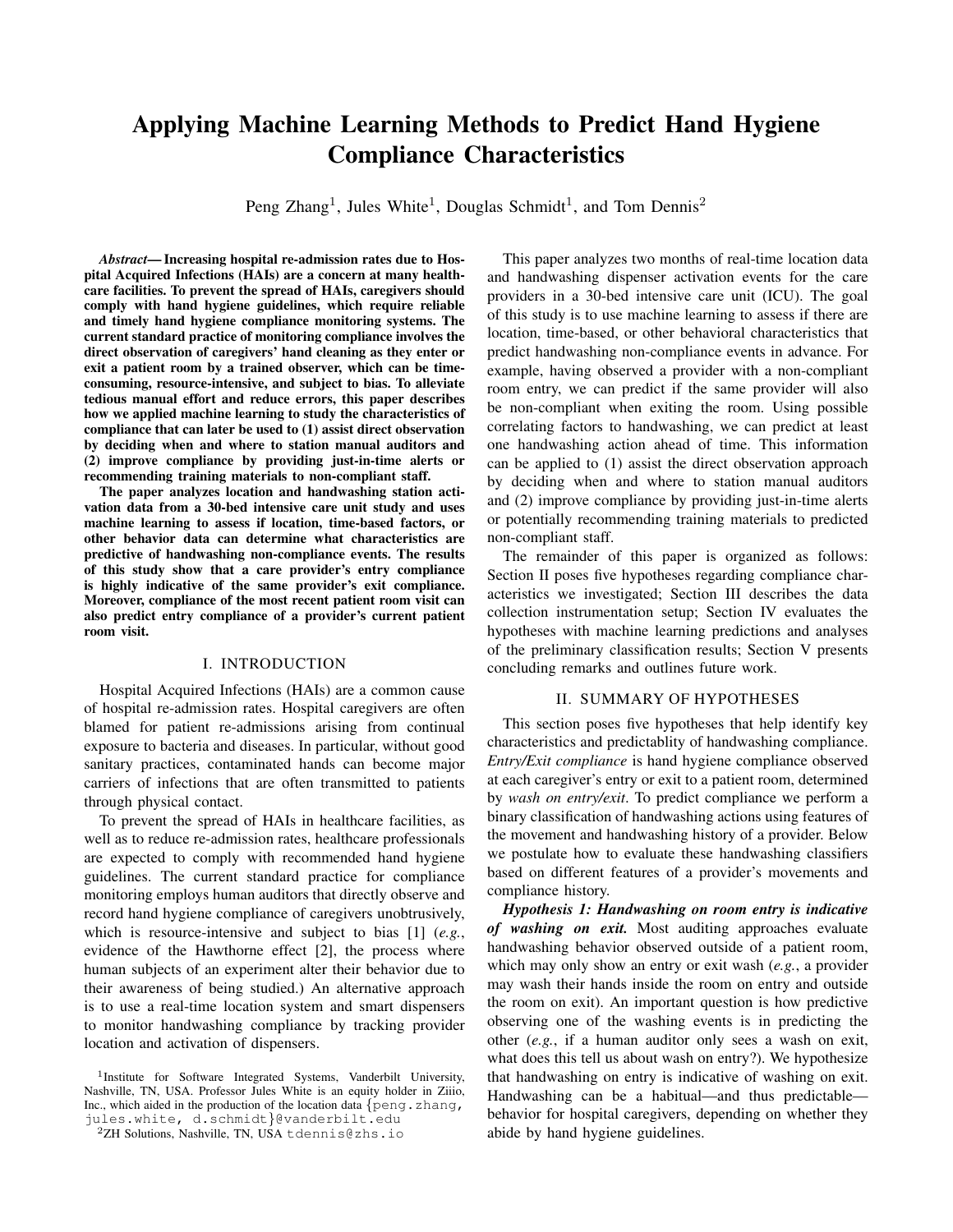*Hypothesis 2: Time-related features may be indicative of handwashing.* For instance, compliance may decrease when patients are asleep between midnight and 5am due to these likely reasons: (1) care providers have limited physical contact with patients, hence less need to sanitize, (2) to reduce noise from activating the dispensers that may disturb patients, and (3) reduced Hawthorne effect since patients are not awake to observe hand hygiene compliance.

*Hypothesis 3: Location may affect handwashing behavior.* We hypothesize that caregivers' compliance may be affected by which patient room they visit. The study in [2] recognizes the Hawthrone effect with the standard direct compliance observation approach. Likewise, care providers may perform better sanitation under observation when visiting locations that are clearly in view of other staff or supervisors, such as rooms closest to the nurses' stations.

*Hypothesis 4: Staff's recent wash in/out behavior may affect entry/exit compliance.* We speculate that if previously visited patients were infectious, then it is highly likely that the staff would wash their hands more frequently. Conversely, if these patients were *not* infectious, they may feel there is less need for hand hygiene. Previous handwashing behavior may therefore indicate current compliance.

*Hypothesis 5: There may be other features that are possibly predictive of compliance.* We postulate that the features selected based on our intuition may have excluded other correlating factors of compliance. To find other possible predictors, we therefore use *feature selection*, which is the process of selecting the most relevant subset of predictors for constructing classifiers.

#### III. INSTRUMENTATION SETUP

The dataset was provided by ZH Solutions (which is a smart beacon technology and data analytics company) and covered two months of data from 30 patient rooms in an ICU. The location data was produced from a Bluetooth Low Energy (BLE) indoor positioning system that provided realtime room-level accuracy for reporting staff locations. All staff members wore a BLE badge.

In addition, the ICU deployed active monitoring handwashing stations that recorded each activation of a specific soap dispenser with disinfectant solution against Clostridium difficile [3], a common and severe HAI easily spread through physical contact. These activation events were combined with real-time location data to track care providers' handwashing compliance. On entry to a room, the system expected to see at least one handwashing event from inside of the room within two minutes or from the handwashing station immediately outside the room prior to entry.

## IV. HYPOTHESES EVALUATION

After restructuring and sanitizing the data collected, we obtained a dataset with 17 features, where two are the variables of interest (*i.e.*, *wash on entry* and *wash on exit*). We split the data to a 75% classifier training set and a 25% test set for assessing classification performance. We employed machine learning (ML) classification algorithms

|             | Class: Washed on Entry |       |       |       | Class: Washed on Exit                                                 |       |       |       |
|-------------|------------------------|-------|-------|-------|-----------------------------------------------------------------------|-------|-------|-------|
|             |                        |       |       |       | Classifier Accuracy Recall F-Score  AUC  Accuracy Recall F-Score  AUC |       |       |       |
| <b>RF</b>   | 89.20%                 | 0.892 |       |       | $0.893$ $ 0.927 $ 88.83%                                              | 0.888 | 0.889 | 0.922 |
| <b>SMO</b>  | 89.35%                 | 0.893 | 0.894 |       | $ 0.878 $ 89.35%                                                      | 0.893 | 0.893 | 0.869 |
| <b>NB</b>   | 82.25%                 | 0.822 | 0.829 |       | $ 0.907 $ 79.88%                                                      | 0.799 | 0.806 | 0.898 |
| <b>FFNN</b> | 90.00%                 | 0.878 | 0.877 | 0.869 | 88.80%                                                                | 0.875 | 0.866 | 0.86  |
| <b>RNN</b>  | 91.20%                 | 0.908 | 0.901 | 0.9   | 88.40%                                                                | 0.864 | 0.862 | 0.853 |

Fig. 1. Entry and Exit Compliance Classification Results Using All Features in the Dataset

from the Weka [4] and Deeplearning4J (DL4J) [5] libraries, as follows:

- 1) Random Forest (RF) with 1 random seed and 100 iterations
- 2) Sequential Minimal Optimization (SMO) implementation of the Support Vector Machine (SVM) with default parameters
- 3) Naive Bayes (NB) with default parameters
- 4) Feed-Forward Neural Network (FFNN) with 3 layers, 6 random seed, 1000 iterations, a 0.1 learning rate, and Stochastic gradient descent optimization [6]
- 5) Recurrent Neural Network (RNN) with 3 layers, two of which are Graves' Long Short-Term Memory (LSTM) layers [7] as the input and hidden layers, and the same parameters as the FFNN.

Training models with all features. As a first step we examined how well handwashing can be predicted at least one step in advance (*e.g.*, if a care provider washed in on entry to a patient room, can we predict their wash out behavior). We therefore trained the ML models with all features in the dataset. The classification results are shown in Fig. 1 with a consistently high accuracy at 80%+ and other metrics above 0.8. These results indicate that some factors can be predictive of compliance. To identify the specifics, we conducted the following experiments to evaluate the hypotheses described in Section II.

# *A. Evaluating Hypothesis 1: Handwashing on room entry is indicative of washing on exit.*

Experiment setup. We prepared two datasets for each class variable with one set including the counterpart class variable (*i.e.*, dataset with 16 features) and the other excluding it (*i.e*., data with 15 features). To obtain the second set of training and test data, we applied an unsupervised remove attribute filter from the Weka library to remove the class variable not being predicted.

Results. Fig. 1 shows the classification results produced using the dataset with 16 features, with a consistently high accuracy across classifiers at an average of 89% for *wash on entry* and 87% for *wash on exit*. Results in Fig. 2 correspond to the dataset with 15 features with an average *wash on entry* prediction accuracy of 75% and *wash on exit* of 73.5%.

Analysis of results. The overall classification accuracy of *wash on entry* is much higher when its counterpart, *wash*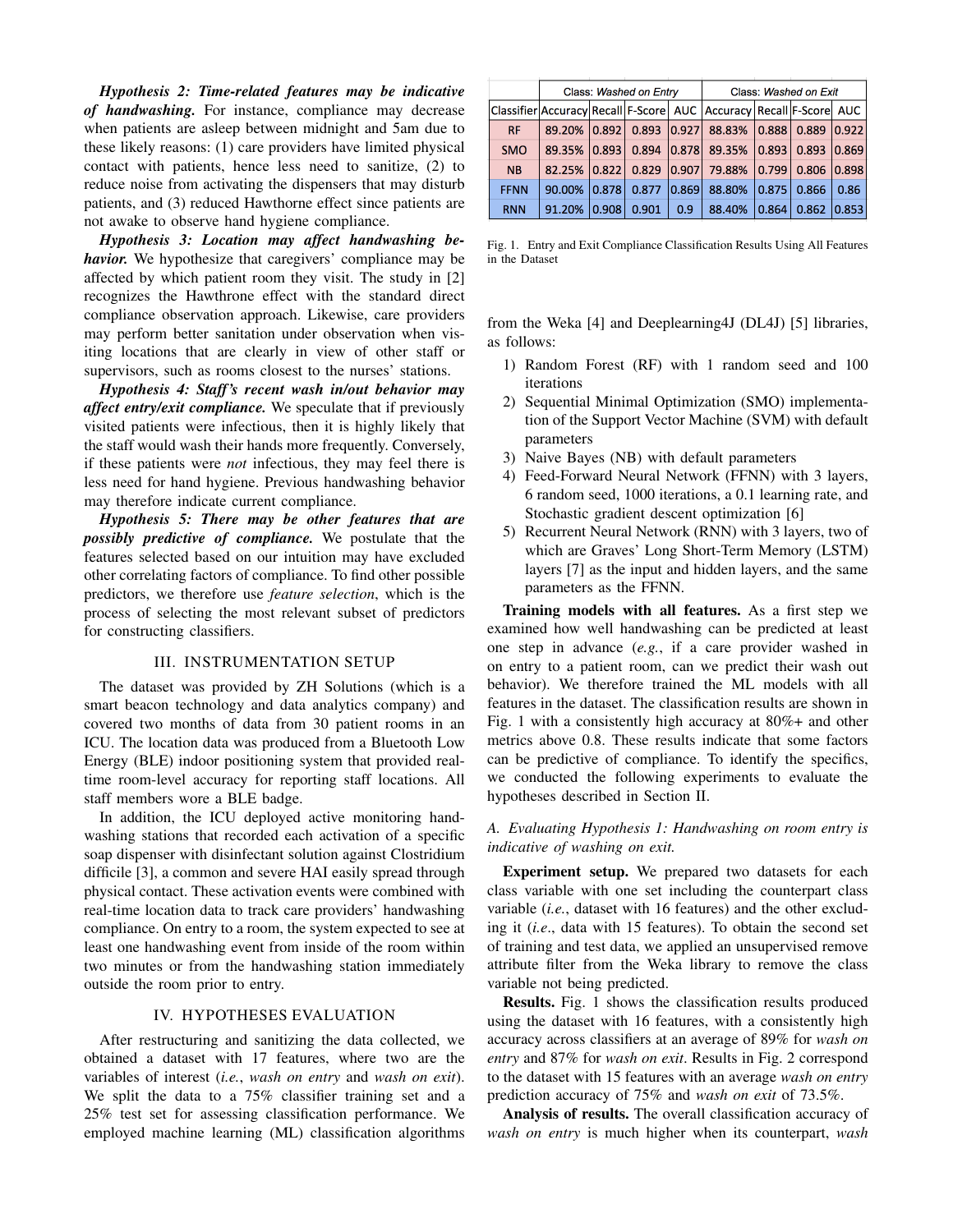|             | Class: Washed on Entry |       |  |  | Class: Washed on Exit                                                       |     |      |       |
|-------------|------------------------|-------|--|--|-----------------------------------------------------------------------------|-----|------|-------|
|             |                        |       |  |  | Classifier Accuracy Recall F-Score   AUC  Accuracy   Recall   F-Score   AUC |     |      |       |
| <b>RF</b>   |                        |       |  |  | 69.08% 0.691 0.704 0.743 67.75% 0.678 0.689 0.709                           |     |      |       |
| <b>SMO</b>  |                        |       |  |  | 75.74% 0.757 0.759 0.713 74.56% 0.746 0.746                                 |     |      | 0.7   |
| <b>NB</b>   |                        |       |  |  | 69.38% 0.694 0.707 0.794 68.42% 0.684 0.697 0.786                           |     |      |       |
| <b>FFNN</b> | 79.20% 0.708           |       |  |  | $0.72$ $ 0.789$ 78.40% $ 0.734 $                                            |     | 0.73 | 0.699 |
| <b>RNN</b>  | 76.80%                 | 0.721 |  |  | $0.713$ $ 0.782 $ 76.00%                                                    | 0.7 | 0.71 | 0.722 |

Fig. 2. Compliance Prediction Results excluding the Counterpart Class Variable.

|             | Class: Washed on Entry |       |       |  | Class: Washed on Exit                                                          |              |       |       |
|-------------|------------------------|-------|-------|--|--------------------------------------------------------------------------------|--------------|-------|-------|
|             |                        |       |       |  | Classifier Accuracy  Recall  F-Score   AUC   Accuracy   Recall   F-Score   AUC |              |       |       |
| <b>RF</b>   |                        |       |       |  | 61.46% 0.615 0.616 0.539 59.76% 0.598 0.597 0.524                              |              |       |       |
| <b>SMO</b>  | 70.64% 0.706           |       | 0.585 |  | $0.5$   69.45%   0.695   0.569                                                 |              |       | 0.5   |
| <b>NB</b>   | 66.12% 0.661           |       |       |  | $0.639$ $ 0.572 $ 64.79% $ 0.648 $ 0.631 $ 0.587 $                             |              |       |       |
| <b>FFNN</b> | 70.80%                 | 0.552 |       |  | 0.583 0.563 68.40%                                                             | 0.532        | 0.559 | 0.52  |
| <b>RNN</b>  | 72.00%                 | 0.542 | 0.574 |  | 0.551 70.00%                                                                   | $\vert 0.54$ | 0.577 | 0.523 |

Fig. 3. Compliance Classification Results Based on Time-related Features.

|             | Class: Washed on Entry |       |       |       | Class: Washed on Exit                                                        |       |                  |       |
|-------------|------------------------|-------|-------|-------|------------------------------------------------------------------------------|-------|------------------|-------|
|             |                        |       |       |       | Classifier Accuracy Recall F-Score   AUC   Accuracy   Recall   F-Score   AUC |       |                  |       |
| <b>RF</b>   | 68.57% 0.686           |       |       |       | $0.699$ $ 0.746 $ 68.71% $ 0.687 $                                           |       | $0.699$ $ 0.733$ |       |
| <b>SMO</b>  | 65.16% 0.652           |       |       |       | $0.665$ $ 0.717 $ 65.01% $ $                                                 | 0.65  | $0.662$ 0.709    |       |
| <b>NB</b>   | 65.90% 0.659           |       |       |       | $0.673$ $ 0.707 $ 65.75%                                                     | 0.658 | 0.67             | 0.704 |
| <b>FFNN</b> | 75.20% 0.591           |       | 0.669 | 0.723 | 74.80%                                                                       | 0.55  | 0.601            | 0.642 |
| <b>RNN</b>  | 74.80%                 | 0.569 | 0.653 |       | $0.71$   71.60%                                                              | 0.576 | 0.625            | 0.65  |

Fig. 4. Compliance Classification Results Based on Location-related Features.

|             | Class: Washed on Entry |       |       |  | Class: Washed on Exit                                                 |           |             |        |  |
|-------------|------------------------|-------|-------|--|-----------------------------------------------------------------------|-----------|-------------|--------|--|
|             |                        |       |       |  | Classifier Accuracy Recall F-Score  AUC  Accuracy Recall F-Score  AUC |           |             |        |  |
| <b>RF</b>   |                        |       |       |  | 64.05% 0.641 0.655 0.692 63.54% 0.635 0.648 0.682                     |           |             |        |  |
| <b>SMO</b>  |                        |       |       |  | 75.74% 0.757 0.759 0.713 74.56%                                       |           | 0.746 0.746 | 0.7    |  |
| <b>NB</b>   | 75.07% 0.751           |       |       |  | 0.753 0.795 74.04%                                                    | 0.74      | 0.742 0.784 |        |  |
| <b>FFNN</b> | 77.60%                 | 0.721 |       |  | 0.715 0.781 77.20%                                                    | l 0.706 l | 0.72        | 10.763 |  |
| <b>RNN</b>  | 77.20%                 | 0.729 | 0.734 |  | 0.774  78.80%                                                         | 0.732     | 0.729       | 0.78   |  |

Fig. 5. Predictions of Compliance Using Previous Handwashing Data

*on exit*, is taken into account and vice versa, meaning that *wash on entry* is highly predictive of *wash on exit*. With a provider's entry compliance, therefore, if they are predicted non-compliant on room exit, we can provide a hand hygiene reminder to the provider.

## *B. Evaluating Hypothesis 2: Time-related features may be indicative of handwashing.*

Experiment setup. For this study, we applied Weka's remove attribute filter to remove all features unrelated to time from the dataset and fed the generated dataset to the ML classifiers.

Results. The results shown in Fig. 3 have 60%+ accuracy in most cases for both class variables. Specifically, deep nets and SMO models achieved prediction accuracies around 71% for *wash on entry* and 69% for *wash on exit*.

Analysis of results. A closer analysis of the classification result metrics indicates that despite the classification accuracy being acceptable, the AUC (a valuable metric for evaluating classification) is around 0.5, meaning that the results are no better than random guesses. This result suggests that time factors have little impact on determining handwashing and cannot be used to forecast handwashing.

## *C. Evaluating Hypothesis 3: Location may affect handwashing behavior.*

Experiment setup. Similar to the setup when evaluating Hypothesis 2, we altered the original dataset using Weka's remove attribute filter to exclude data unrelated to location information.

Results. The results shown in Fig. 4 have accuracies above 65% in all cases for both class variables. In particular, deep net ML models achieved an average prediction accuracy of 75% for *wash on entry* and 73% for *wash on exit*.

Analysis of results. The classification results output by the deep net ML models are more optimistic and consistent with medium accuracy. We therefore infer that location, unlike time-related factors, has more of an impact on predicting handwashing on entry and exit, although not as indicative as the class variables of each other.

# *D. Evaluating Hypothesis 4: Staff 's recent wash in/out behavior may affect entry/exit compliance.*

Experiment setup. To include the previous wash in/out event, we sorted the dataset by *staff ID* and then *timestamp*. For each data entry we then added the immediate previous *wash on entry/exit* associated with the same staff and discarded all entries without any previous data.

Results. The classification results are shown in Fig. 5. Most classifiers produced an accuracy of 74%+ for both class variables.

Analysis of results. Most ML classifiers produced consistently optimistic prediction results of both class variables, and all performance metrics are above a confident value of 0.7. This result suggests that a provider's most recent handwashing behavior can be useful for predicting *wash on entry/exit* of the next visit.

# *E. Evaluating Hypothesis 5: There may be other features that are possibly predictive of compliance.*

Experiment setup. In this experiment we ran Weka's attribute/feature selection tool with three selection evaluators with corresponding search methods, namely (1) CfsSubsetEval with GreedyStepwise, (2) InfoGainAttributeEval with Ranker, and (3) WrapperSubsetEval with GeneticSearch. The